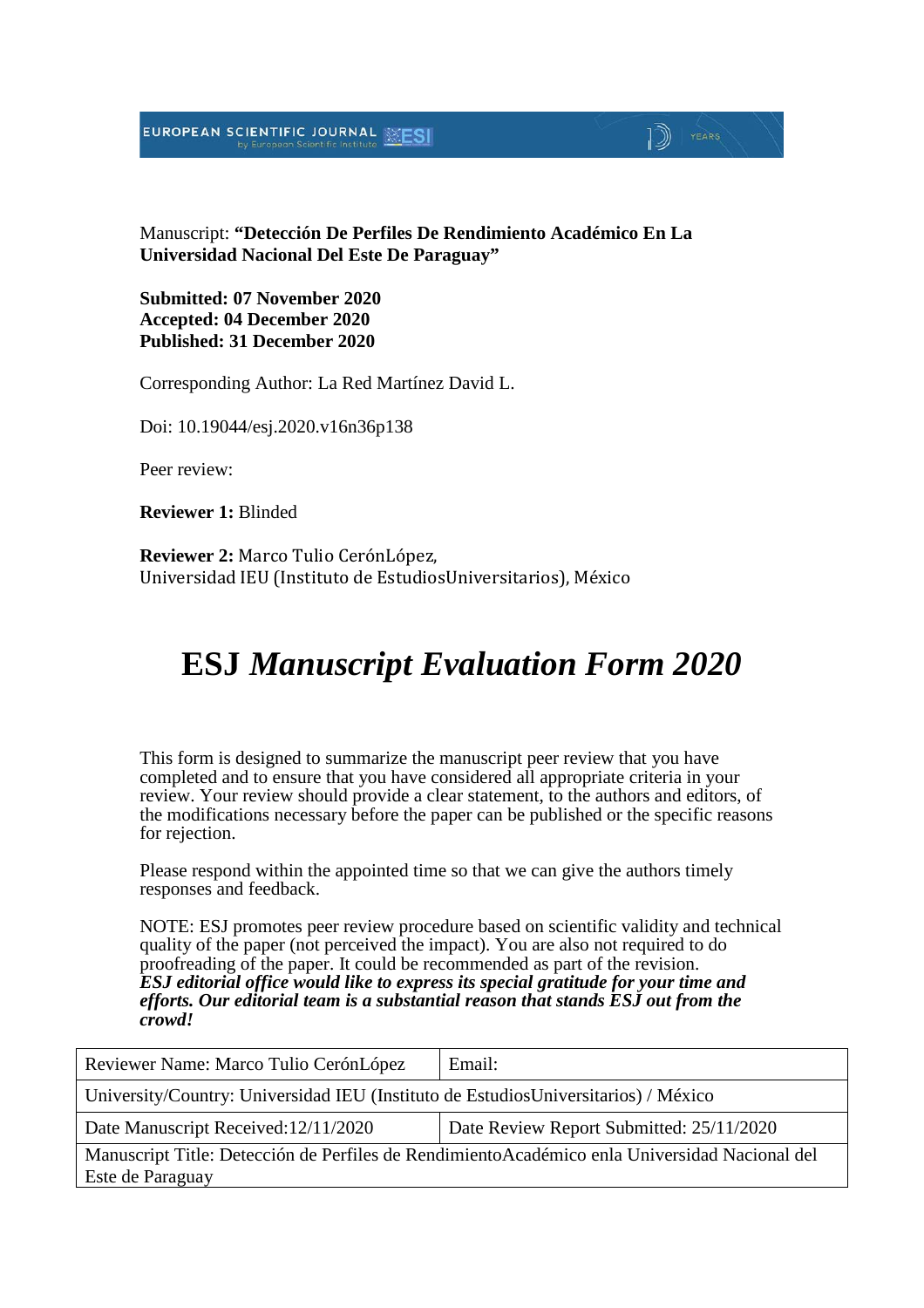#### ESJ Manuscript Number: 135.11.20

You agree your name is revealed to the author of the paper: **Yes**

You approve, your name as a reviewer of this paper, is available in the "review history" of the paper:**Yes**

You approve, this review report is available in the "review history" of the paper:**Yes**

### **Evaluation Criteria:**

**Please give each evaluation item a numeric rating on a 5-point scale, along with a thorough explanation for each point rating.**

|                                                                                            | <b>Rating Result</b> |
|--------------------------------------------------------------------------------------------|----------------------|
| <i><b>Questions</b></i>                                                                    | $[Poor]$ 1-5         |
|                                                                                            | [Excellent]          |
| 1. The title is clear and it is adequate to the content of the<br>article.                 | 5                    |
| (Please insert your comments)                                                              |                      |
| There is a clear relationship between the title of the paper and the development<br>of it. |                      |
| 2. The abstract clearly presents objects, methods and<br>results.                          | 5                    |
| (Please insert your comments)                                                              |                      |
| Yes, they are clear                                                                        |                      |
| 3. There are few grammatical errors and spelling<br>mistakes in this article.              | 5                    |
| (Please insert your comments)                                                              |                      |
| There are no errors, it is written correctly                                               |                      |
| 4. The study methods are explained clearly.                                                | 5                    |
| (Please insert your comments)                                                              |                      |
| The study methods, if they are clearly explained.                                          |                      |
| 5. The body of the paper is clear and does not contain<br>errors.                          | 5                    |
| (Please insert your comments)                                                              |                      |
| There are no errors, it is written correctly                                               |                      |
| 6. The conclusions or summary are accurate and<br>supported by the content.                | 5                    |